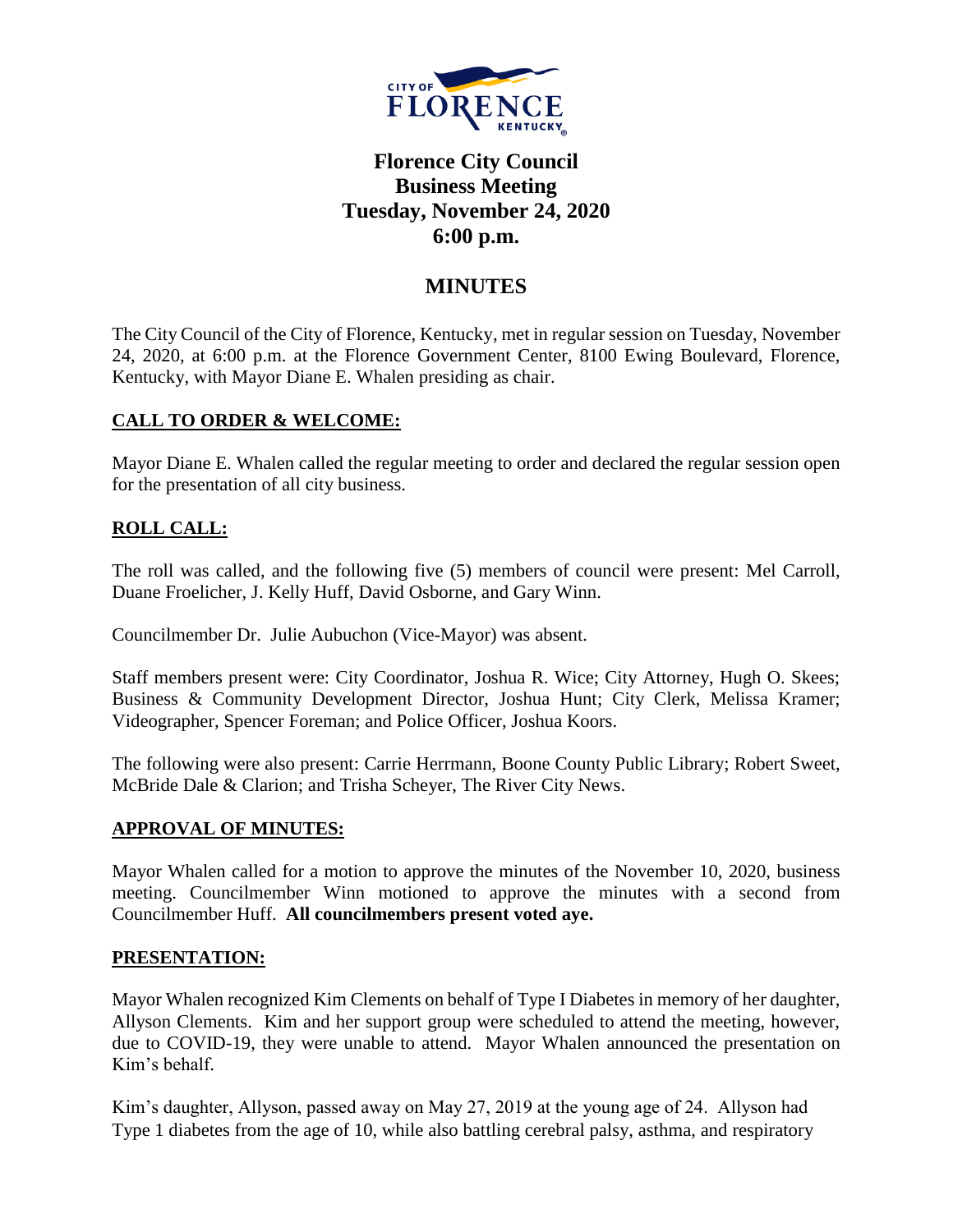issues. Since her daughter's passing, Kim has raised money for Juvenile Diabetes warriors. Last year, she raised \$900 and was able to donate to a local Florence residence suffering from Type 1 diabetes. The City honored Kim with a Proclamation for Allyson, Allyson Clements Day on November 24, 2019. Therefore, Kim wanted to provide everyone with an update.

This year, Kim and her fundraising group were able to raise \$3,000.00 by making masks as part of their fundraiser. Her team of mask makers included herself, Cathy Cahill, Jill Cahill, and Anna Foster. They made over 1,200 masks and sold them for \$2.50 each. As a result, she was able to give three recipients, each \$1,000.00 in helping for their fight against juvenile diabetes. The recipients were Jill Cahill, Ashley Tinch, and Brady McClanahn.

Mayor Whalen expressed Kim's thankfulness for the support of the community, the fundraiser, and efforts to honor her daughter's memory to help provide for others struggling with the same disease. Mayor Whalen encouraged everyone to learn more about juvenile diabetes and what you can do to help. On behalf of Kim, Mayor Whalen thanked everyone.

### **PRESENTATION:**

Mayor Whalen called upon Carrie Herrmann, Executive Director of the Boone County Public Library, to provide information regarding the new Boone County Public Library Wi-Fi Mesh Network Project.

Carrie Herrmann provided information for the new broadband access in Boone County. Ms. Herrmann believes broadband access is comparable to a utility and everyone needs the access for telehealth, government resources, and workforce development. This need was brought to their attention after the shutdown in March and considering approximately 10% of Boone County School District students do not have broadband access.

Therefore, Ms. Herrmann complied a team of library workers with aid in a solution. Their first solution was hot spots. Due to the cost of hot spots, this solution was eliminated. The team next provided her with the idea of a wide area mesh network. This would have the library build out their Wi-Fi access at all six of their locations. If one of the library branches built their network out 1,000 feet, anyone within the 1,000 feet would be able to access the library network. Increasing their reach, the team came up with the idea of placing an antenna at each of their locations and finding a partner agency to put another antenna up. This would allow the Wi-Fi network to increase from the library to the agency.

The team determined the Florence firehouses were scattered throughout the community. Ms. Herrmann referenced the map of the Florence Library and drawing the 1,000 feet circles around the surrounding firehouses in Florence. Reviewing the GIS map, the Historical Main Street Firehouse was the closest firehouse to the library allowing for a strong network.

As a pilot project, Ms. Herrmann is proposing to partner with the City of Florence for the Wi-Fi Mesh Network. Providing an antenna at the location of the Main Street Firehouse and the Florence library, the Wi-Fi Mesh Network would provide access to approximately 200 households.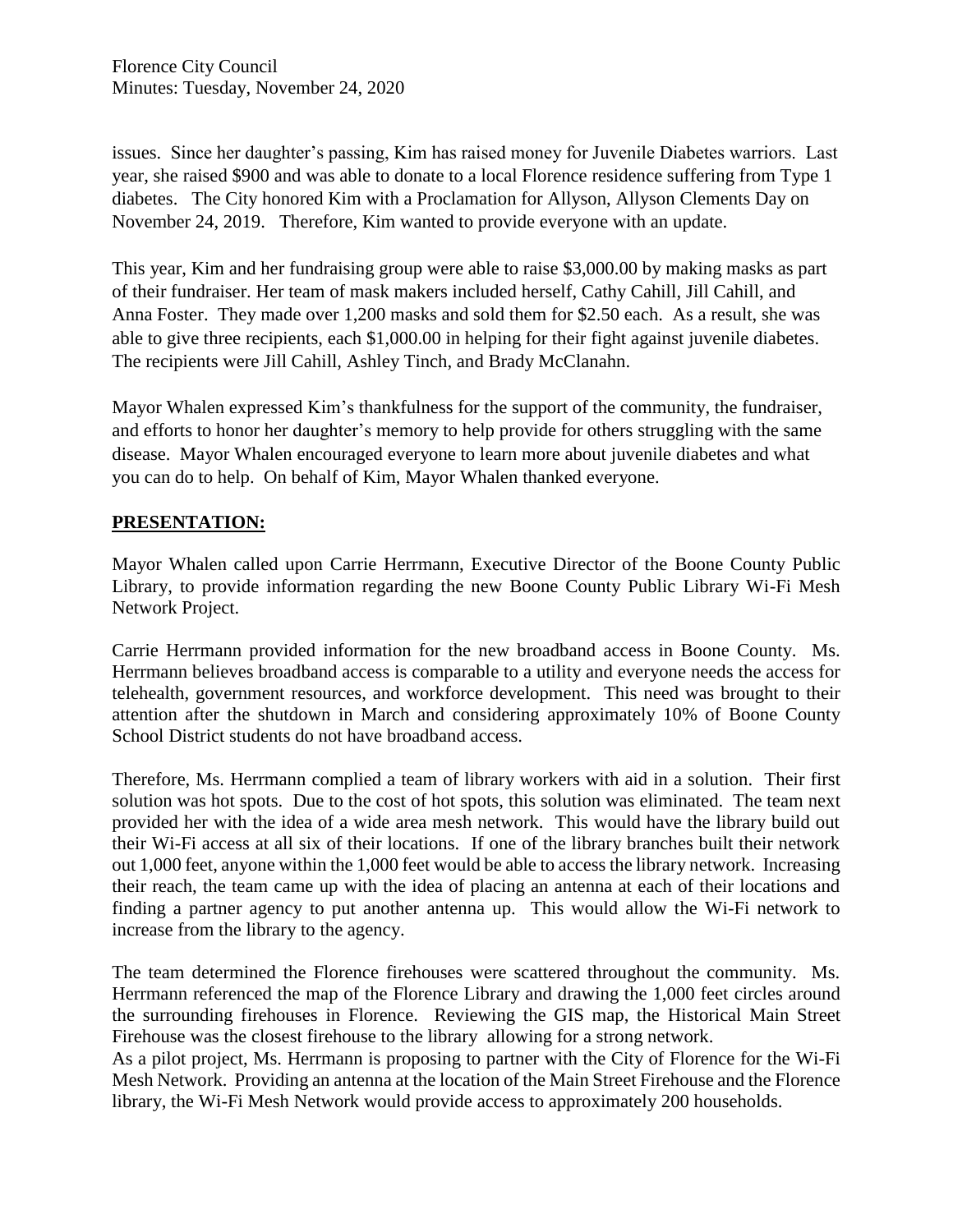To proceed with the project, the library would need to put Wi-Fi access points and one of the antennas at the firehouse on Main Street. The pilot project would cost \$16,000.00. These costs would be paid for by the library. The Boone County Library Board supported the project and amended the capital projects budget to expand the Wi-Fi Mesh Network. Therefore, allowing the project to proceed, to install the antennas, and to install the Wi-Fi access points at the historic firehouse. Should the library proceed with additional sites, the cost would be \$3,000.00.

Councilmember Winn inquired whether the fee was per year or a flat fee. Ms. Herrmann stated it was a flat fee to buy the equipment and install.

Councilmember Carroll inquired as to the installation of the network and determination for success of the program. Ms. Herrmann replied success would be based on how many people are accessing the network. The Florence branch was already expanded with no announcement and within fifteen minutes of initiating the service, 105 people had already logged on to the new network. The library is able obtain daily and monthly reports to determine the amount of individuals using the network. The library will be able to work with the schools to determine how many students were having issues connecting before and now able to connect to do their schoolwork.

Councilmember Carroll inquired to the timeline of additional locations following the Main Street Fire Station. Ms. Herrmann stated once the program is initiated, the library will evaluate the signal strength and ensure the network is working prior to installing additional sites.

Mayor Whalen inquired as to whether the network would be secure. Ms. Herrmann stated the network will not be password protected. Upon signing on, users will have a "splash page" indicating it is a network provided by the Boone County Public Library and the City of Florence.

Councilmember Huff inquired as to the speed of the network. Ms. Herrmann stated the library network was recently upgraded to 2gbps. The library is anticipating reliable speeds on the network and once the program is implemented, the speeds will be tested.

Councilmember Huff inquired as to data caps. Ms. Herrmann stated data caps have not been evaluated as yet. Councilmember Huff inquired whether the library's internet provider was aware of the network. Ms. Herrmann answered affirmatively and stated the internet is provided through an E-rate program.

Mayor Whalen believes the Wi-Fi Mesh Network is a great program to test at the Main Street Fire Station and will have the ability to reach out to a residential area which could be impacted by a lack of internet. In reviewing the firehouses, the Industrial Road Station would not reach the amount of households and children as the Main Street Fire Station. Ms. Herrmann agreed based on the library study, the Main Street Fire Station location would provide service to more households.

Councilmember Carroll suggested future locations such as the Florence Nature Park and Banklick area to reach additional underserved households. Ms. Herrmann thanked Councilmember Carroll for his suggestion.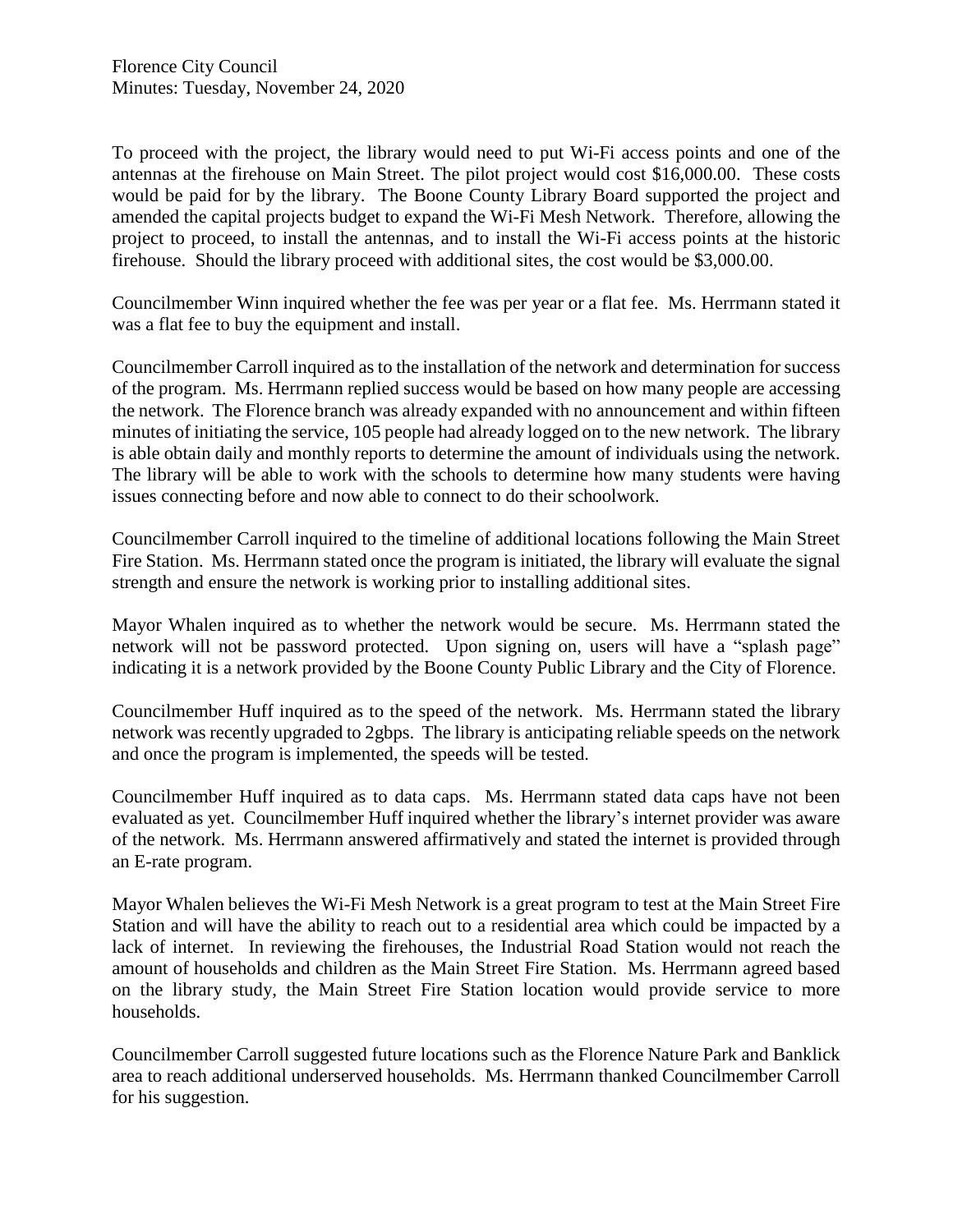Councilmember Carroll inquired as whether the library would be installing the network at other branches. Ms. Herrmann stated the library will be building the network out at all the branches. The next possible branch could be the Walton branch due to feedback received from users in that area. Another location could be the main library due to users within those areas with broadband issues.

Councilmember Osborne thanked Ms. Herrmann for attending and inquired whether the network would mainly be provided for children and access for their school. Ms. Herrmann stated anyone would be able to use the service, however, the decision was based from information gathered from the schools and students having difficulties performing online school work. Councilmember Osborne inquired whether the students would have access from their home. Ms. Herrmann answered affirmatively.

Mayor Whalen thanked Ms. Herrmann for attending and the information provided. Mayor Whalen inquired as to the study performed by the library for facilities and invited Ms. Herrmann to attend another meeting in the future to discuss the results of the study. Mayor Whalen expressed the desire of the city to pursue a new library facility within the city. Ms. Herrmann stated the study should have been completed the end of July, however, due to COVID-19, the results were delayed. The final study is anticipated to be completed in January. Following receipt of the final study, Ms. Herrmann would be more than happy to attend a meeting and review the study.

### **SECOND READING OF ORDINANCE O-11-20:**

Mayor Whalen read Ordinance O-11-20. An Ordinance annexing certain territory consisting of a parcel of approximately 2.735 acres located at 6136 Hopeful Church Road, adjacent to the city limits. (Decastro Management, LLC property).

This Ordinance annexes and makes a part of the City a tract of approximately 2.735 acres located at 6136 Hopeful Church Road, adjacent to the City limits. This annexation is in response to a request by the owner, to have the property become part of the City. The annexation will be complete upon second reading and publication of this Ordinance. After annexation the property shall be zoned Commercial Services District (C-3).

Mayor Whalen called for a motion to approve the second reading of Ordinance O-11-20. Councilmember Huff motioned to approve, with a second from Councilmember Froelicher. **All councilmembers present voted aye.** 

### **SECOND READING OF ORDINANCE O-15-20:**

Mayor Whalen read Ordinance O-15-20. An Ordinance adopting and approving a zoning map amendment from Suburban Residential One (SR-1) to Commercial Services (C-3) for a 2.735 acre site located on the west side of Hopeful Church Road and approximately 30 feet north of the Hopeful Church Road/Chancellor Court intersection (6136 Hopeful Church Road), Boone County, Kentucky (annexation into the City of Florence pending), to allow an expansion of an existing automobile dealership. (Kerry Toyota)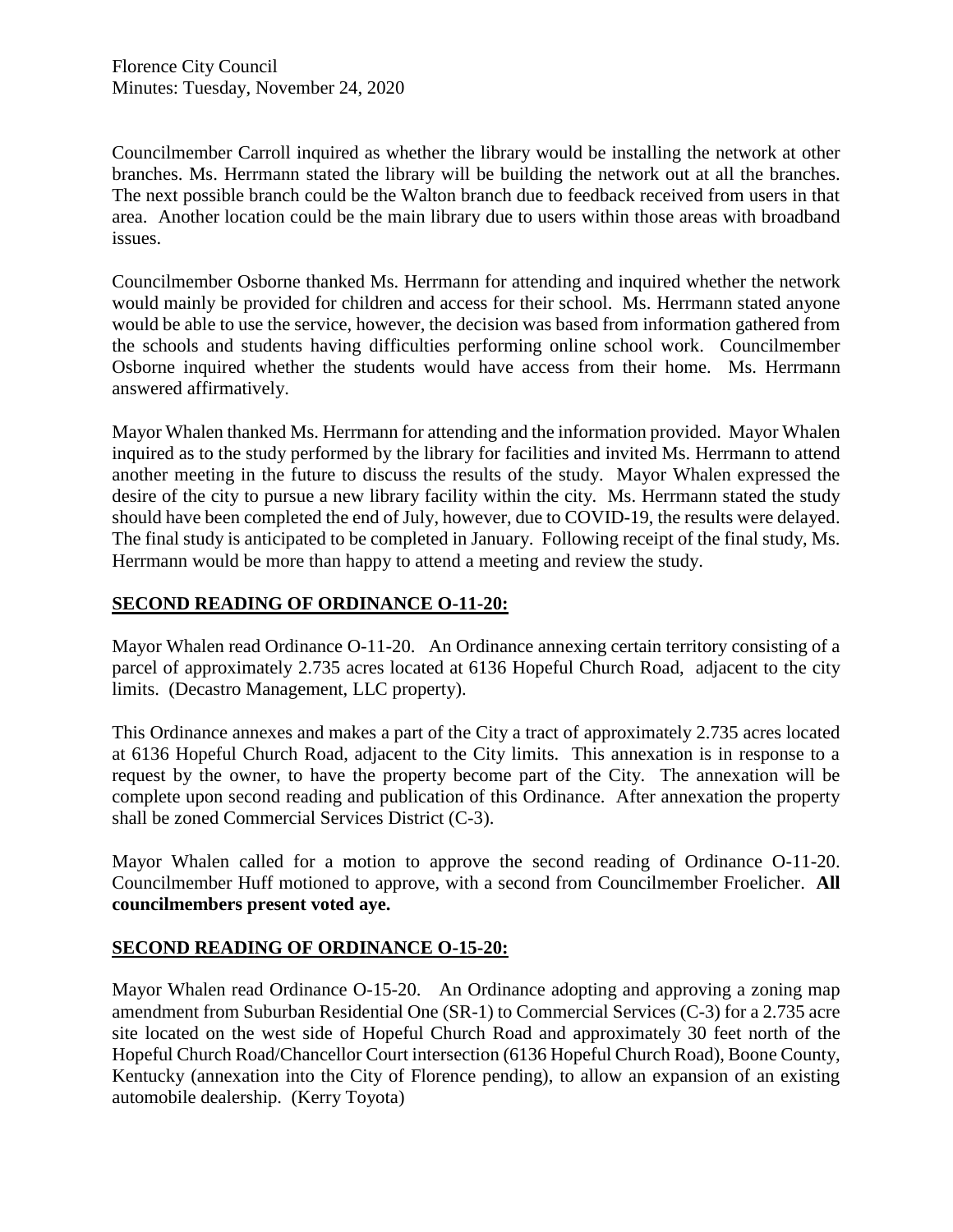The effect of this Ordinance is to allow a Zoning Map Amendment from Suburban Residential One (SR-1) to Commercial Services (C-3), to allow an expansion of an existing automobile dealership.

The full text of Ordinance O-15-20, including its Exhibits, is available for examination in the office of the City Clerk of the City of Florence, Kentucky, in the Florence Government Center, 8100 Ewing Boulevard, Florence, Kentucky, during regular office hours.

Mayor Whalen called for a motion to approve the second reading of Ordinance O-15-20. Councilmember Winn motioned to approve, with a second from Councilmember Osborne. **All councilmembers present voted aye.** 

#### **EXECUTIVE SESSION:**

Mayor Whalen called for a motion to go into Executive Session pursuant to KRS 61.810 (1)(b) acquisition/sale of real property - where publicity would be likely to affect the value of property to be acquired for public use or to be sold by the city.

Councilmember Huff so moved with a second from Councilmember Winn. **All councilmembers present voted aye, the time being 6:23 p.m.** Mayor Whalen advised they will return for further business following executive session.

Mayor Whalen called for a motion to come back into session after the Executive Session. Councilmember Huff so moved, with a second from Councilmember Osborne. **All councilmembers present voted aye, the time being 6:31 p.m.**

### **DISCUSSION AND POSSIBLE ACTION ORDINANCE O-16-20:**

Mayor Whalen called upon City Coordinator, Joshua Wice, with regard to discussion and possible first reading of Ordinance O-16-20.

Mr. Wice provided information regarding abandonment of public right of way on Main Street. Mr. Wice stated that while the process is an easy process, the steps for the process are not straightforward. As part of the renovations for the Main Street Fire Station and the proposed improvements for additional parking at the corner of Shelby & Main Street, the Florence Public Services Department and Duke Energy concluded that an upgrade to the electrical service was required. As part of the upgrade, Duke Energy would like to install a new electric pedestal at the corner of Shelby and Main Street.

To implement this upgrade, the proposed area is currently City right-of-way. Duke Energy will not install the pedestal on a right-of-way. To proceed with the upgrade, the City would need to abandon the excess right-of-way on the corner. The abandonment of the right-of-way reverts back to the property owner, which is the City of Florence, since the City owns the parking lot. The City of Florence can then grant an easement to Duke Energy for the installation and future maintenance of the pedestal. Mr. Wice referenced the Exhibit attached to the Memorandum provided by Viox.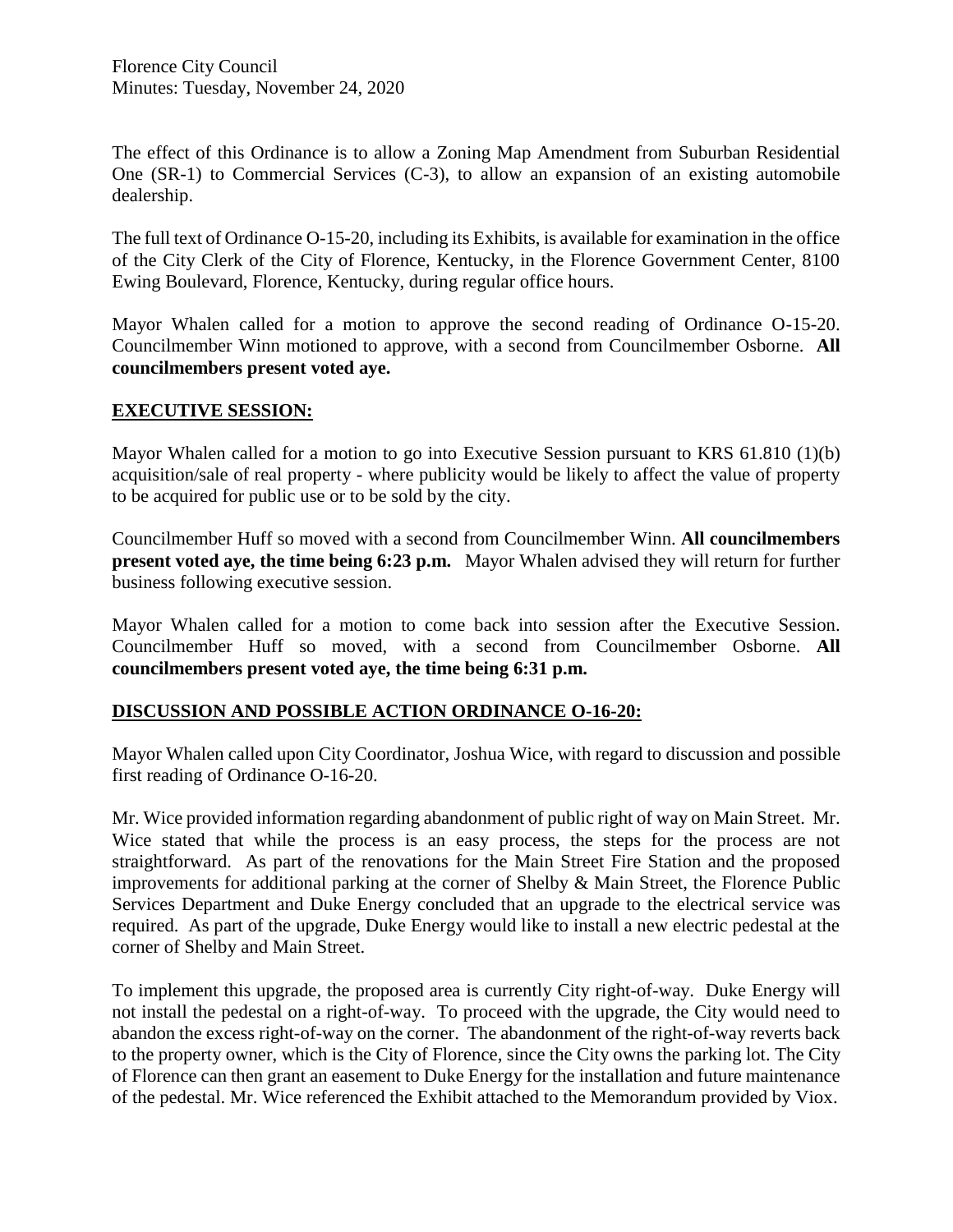As part of the notification process, Mr. Wice was required to notify the Mayor that the City of Florence wanted to abandon the right-of-way in accordance with KRS 82.405. As long as the Mayor does not object, City Council could then proceed with adopting an Ordinance to complete the process to abandon the right-of-way and grant an easement to Duke Energy.

No further questions or discussion was necessitated, therefore, Mayor Whalen read Ordinance O-16-20. An Ordinance to close and abandon a portion of excess right-of-way for a public way along and near the intersection of Shelby Street and Main Street in the City of Florence, Kentucky pursuant to KRS 82.405(1) and (2), the City Council for the City of Florence, Kentucky having determined that all property owners in or abutting that portion of the public way agree to that closing or abandonment.

This Ordinance closes or abandons a portion of excess right of way as a public way along and near Shelby and Main Street that reverts to the abutting or adjacent owner. The only abutting owner to this portion of the public way being closed is the City of Florence, Kentucky. The ordinance sets forth those Findings of Fact made by the Florence City Council as the City legislative body. Upon this closing of this public way, that portion reverts to become the property of the City of Florence, Kentucky as the only abutting property owner.

Mayor Whalen called for a motion to approve the first reading of Ordinance O-16-20. Councilmember Winn motioned to approve, with a second from Councilmember Froelicher. **All councilmembers present voted aye.** 

### **MUNICIPAL ORDER MO-16-20:**

Mayor Whalen read Municipal Order MO-16-20. A Municipal Order approving the ratifying and approving, and authorizing purchase by the City of the leasehold interest of Midwest Properties, LLC ("Midwest"), in the property located at 8275 Ewing Blvd., Florence, Kentucky, under a ground lease agreement between the City and Midwest dated May 12, 1998; and authorizing and directing the Mayor, together with other appropriate officials of the City, to take such steps as are necessary to complete the sale.

Mayor Whalen called for a motion to approve Municipal Order MO-16-20. Councilmember Osborne motioned to approve Municipal Order MO-16-20 with a second from Councilmember Carroll. **All councilmembers present voted aye.**

### **MAYOR'S REPORT:**

- City of Florence has partnered with Go Pantry, a non-profit outreach providing food for hungry local children on days that schools are not open. The food drive began on November 2 and runs through tomorrow, November 25. There is a barrel in the lobby of the Government Center for donations. Our employees have been very generous. The donations will be delivered tomorrow to Go Pantry for distribution to local children. We will more than likely collect donations for the Christmas holiday.
- City offices will be closed on Thursday, November 26, 2020, for the Thanksgiving Holiday, but will resume normal hours on Friday, November 27, 2020, at 8:30 a.m.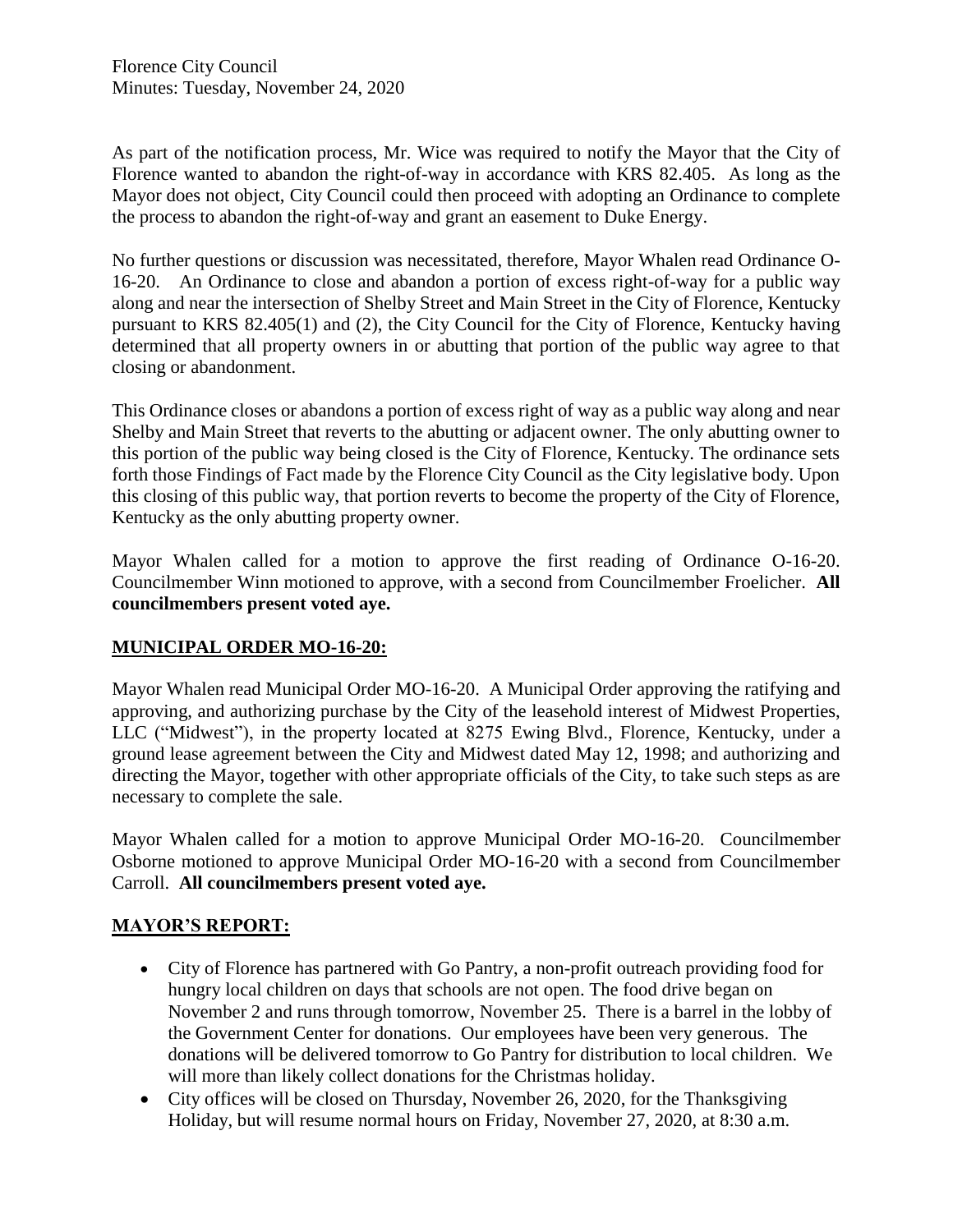- Next Tuesday the City will host the Christmas Tree Lighting virtually in the lobby at 5:30 p.m. The City will livestream and have on the website for the community to watch. There will be instructions on our website and Facebook page.
- Santa Claus will also be virtual this year to keep him healthy so he can make all of his deliveries to the children on Christmas Eve.
- Our annual leaf collection runs through December 28, 2020. Any issues or questions with leaf collection, please contact the City of Florence Public Services Department at 859.647.5416.
- Swearing in of council will be held at a Special Meeting on December 15, 2020, COVID-19 withstanding. Stay tuned for additional information.

## **RECOGNITION:**

Mayor Whalen asked if any of the following desired recognition:

City Coordinator, Joshua R. Wice

Mr. Wice wished everyone a Happy Thanksgiving.

Audience:

No recognition requested from the audience.

Members of City Council:

Councilmember Froelicher relayed a conversation he had with the Mayor of Union, Larry Solomon, regarding their PPE money. Their money was returned to the state of Kentucky. Councilmember Froelicher inquired as to funds the city received. Mayor Whalen stated the CARES act money received was utilized to submit police and fire benefits. The entire amount received was accounted for. If the funds were not utilized, the funds would revert back to the federal government.

Councilmember Froelicher inquired as to the storm drains on Hopeful Church Road. He was contacted by a resident with emails to the Kentucky Transportation Cabinet. Mayor Whalen advised Mr. Froelicher Hopeful Church Road is a state road. However, if he would like to forward the emails to her, the city would look into the issue.

Councilmember Froelicher expressed his pleasure in reading the monthly Florence Police Department reports. He commended the officers for narcotic raid over \$500,000.00 recently. Mayor Whalen stated the city has remarkable officers and K-9 officers. The raid was a joint effort with Dearborn County Indiana Sheriff's Department and the Boone County Sheriff's Department.

Mayor Whalen advised the Florence Y'alls would have a Black Friday sale on their tickets and merchandise.